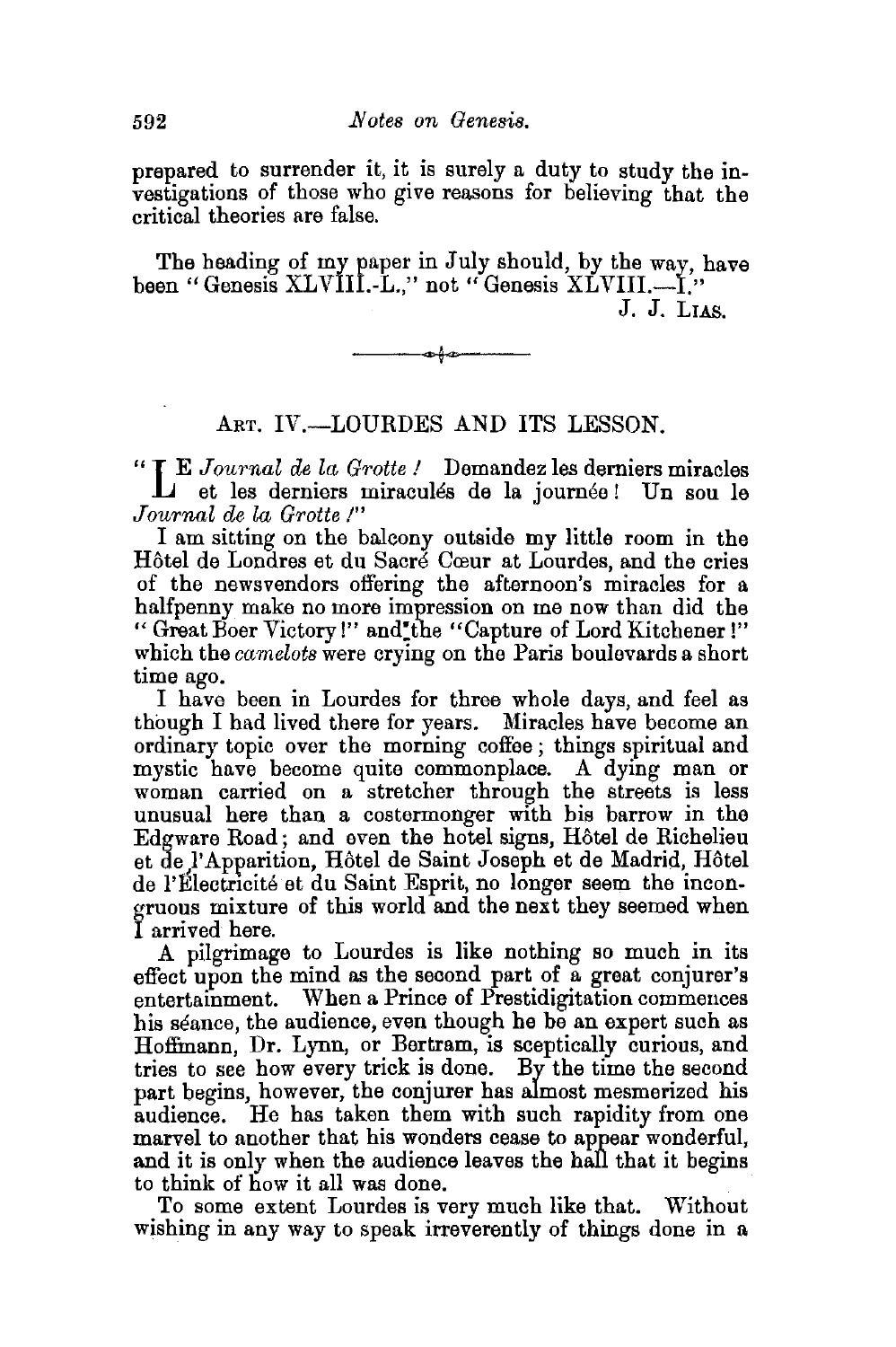really devout spirit, I wish to lay emphatic stress upon the atmosphere of suggestion-a suggestion almost hypnotic in its effect upon the mind-with which the pilgrim to Lourdes is surrounded from the moment he leaves Paris. To convey a .clear notion of the all-pervading character of this hypnotic atmosphere, I can, perhaps, not do better than descnbe in detail my own pilgrimage to Lourdes, made under the ordinary .conditions of the pilgrim, in the Great White Train carrying a thousand sick, whtch leaves from Paris in the month of August.

The sun blazed down upon the station-yard as I arrived there with a friend who came to see me off. The station itself was one gigantic hospital. From all corners of the city rubbertyred ambulances with loud-sounding bells, and the white flag with its red Geneva cross floating from the whipstand, arrived in quick succession. All round us, in the outer yard, in the waiting-rooms, on the platforms, everywhere, the sick folk lay upon their stretchers waiting to be carried to the train.

The train itself was formed of the very oldest carriages in the possession of the company. With few exceptions they were all third-class compartments, for the Fatners of the Assumption, who direct the pilgrimage to Lourdes, wish the pilgrimage to be considered as a penance, and each added discomfort is thought to aid its efficacy.

Every sick person who was to travel by the White Train wore a large card, fastened with a broad white ribbon. On the card were written the name, the sickness, and the number of the carriage of the patient, but there were many of the sick who did not need a card to tell an onlooker what was the matter with them. There were men, women, and children with that rose flush and constant perspiration which marks down the consumptive. Every now and then a fearful cough would rack one or other of them, and the handkerchief was stained with red when taken from their lips. There were cripples of both sexes, so terribly twisted that it was difficult to get them through the carriage door. There were lepers, and worse than all, perhaps, women, men, and one small boy with lupus, that fearful scourge which makes the human face one awful gaping wound.

The kindness of the priests, the Sisters of Mercy, and the lay-helpers to the pilgrims was really wonderful. For years past now it has become fashionable in France for people belonging to society to travel down to Lourdes as lay-helpers. The ladies (and I may mention that among those who travelled down with me were women whose names have been epochmaking names in the history of France) nurse the sick and help the Sisters in menial offices both on the journey and at Lourdes itself; the men act as *brancardiers*, or stretcher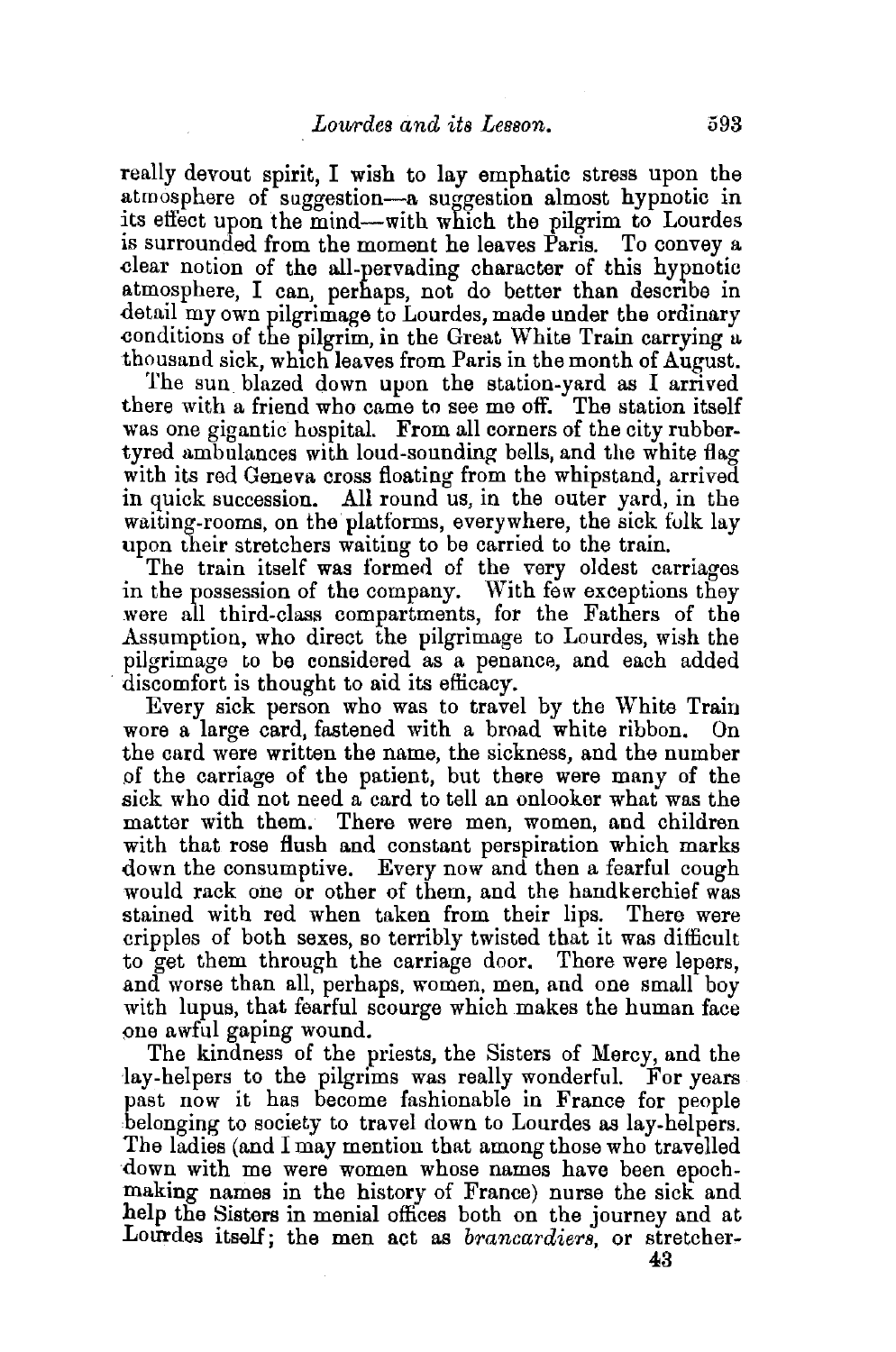bearers, run here and there with water and provisions, and make themselves generally useful.

There were no doctors on the train, no medical appliances, and no medicine. This was borne in upon me with some emphasis while we were waiting for the train to start. A woman poorly dressed, and evidently belonging to the shabby. genteel class, came up to the luggage-van, outside which I was standing, and asked for Sœur Etienne. The van had been transformed into a travelling kitchen, with soup, bread, water, milk, and other such small necessaries. Sister Etienne asked the woman what she wanted.

"My husband," she replied, "will, I fear, hardly live through to Lourdes. He is suffering cruelly from neuralgia now; the strain has been too much for him. Can you give me a capsule of antipyrine ?"

Sœur Etienne looked at the suppliant in surprise. "Tell him to pray," she said; "and do you pray with him if you can. We have no medicines for our sick; we have but faith, and that is quite sufficient."

The woman kneeled in the dust and her lips moved. Then, stifling a sob in her pocket-handkerchief, she went back to her husband with the Sister's message.

The last few moments in the Paris station were ones of noiseless bustle. The sick were all got into their places, the mattresses with which the hard seats of the third-class compartments were provided made as comfortable as possible; and with no preliminary whistle, no starting signal of any kind. the Great White Train moved slowly from the station on its long pilgrimage to Lourdes, the pilgrims and the people on the platform smging the *Ave 1Waria Stella* as it left.

It is three o'clock in the afternoon. We are to make our first stoppage at Bretigny at about five o'clock, and, as we rattle across the summer landscape, one of the nuns in my compartment tells the story of Bernadette, the little peasant girl of ·Lourdes, to whom the vision of the Virgin appeared, she says, no less than eighteen times.

Bernadette Soubirous was one of a large family, and the Soubirous were very, very poor. One Thursday morning, February 11, 1858, Bernadette's mother sent the child, with her sister and a friend, to gather some dry twigs for fuel near the Grotto of Massabielle.

The children had to cross Le Gave ("the torrent," the name means), a little stream which trickles from Bordeaux across the mountains and down into Lourdes. Le Gave was angry that cold winter's morning, and the two other girls had waded over it before Bernadette, a weaker and less courageous child than her companions, could find nerve to do so.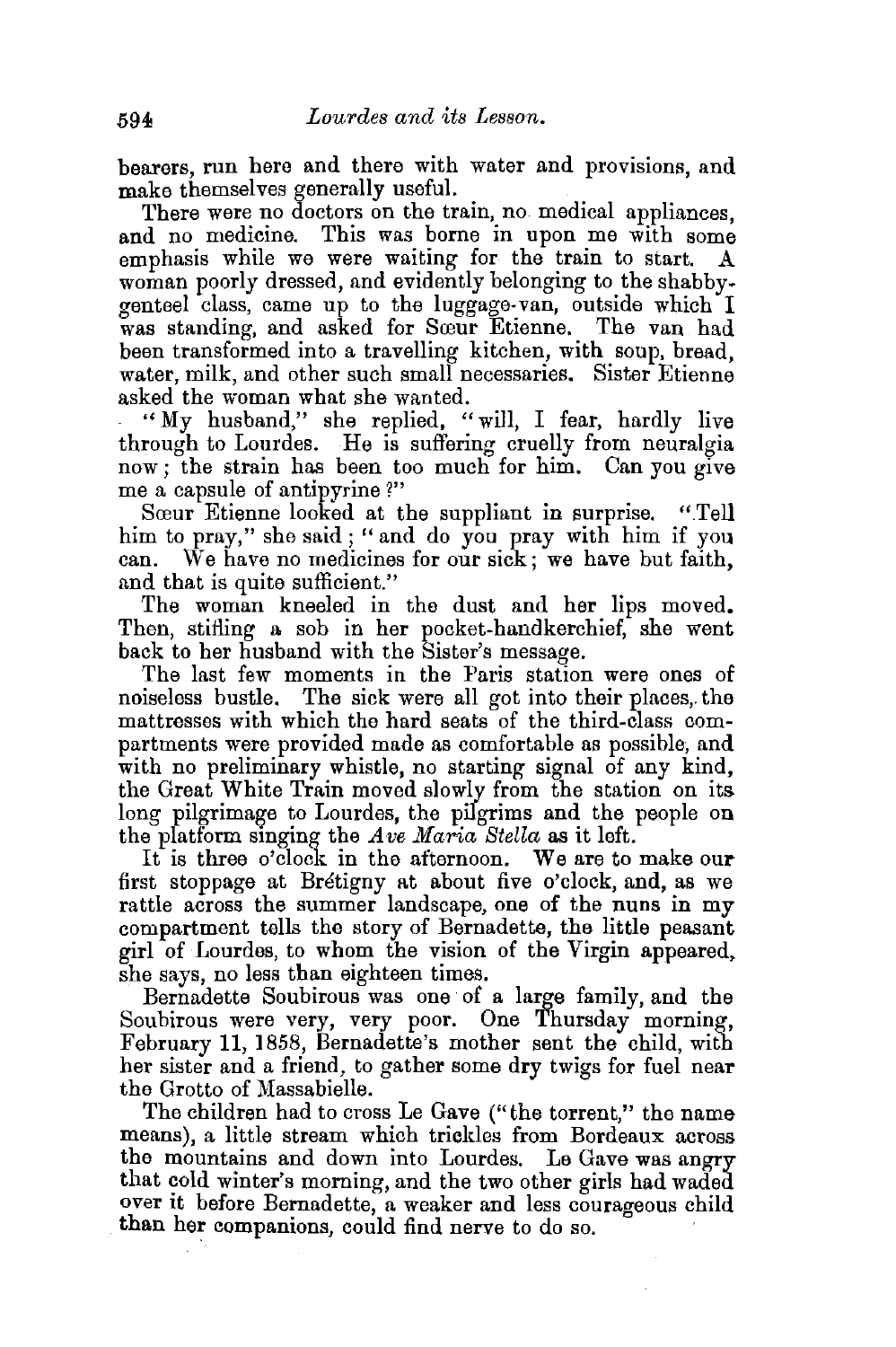While she hesitated, Bernadette heard the rustling sound of a great wind behind her. She looked round and noticed, toher surprise, that the leaves of the poplar-tree on the stream's bank were motionless. Again she heard the rushing of thewind, and sank upon her knees in fear, raising her eyes and hands to heaven. In the air above her appeared the radiant apparition of a lady dressed all in shining white and girdled. with a sash of blue. The apparition made the sign of the cross and disappeared.

On the following Sunday Bernadette went to the Grotto of Massabielle again with several of her friends, and saw the white-robed lady as before. She went again on the next Thursday, and this time the apparition spoke to her.

"Come here to me each day for fifteen days," it said, "and I will make you happy. Your happiness will not be in this· world, but in the next;" and Bernadette, in an ecstasy of superstitious exaltation, gave the promise.

The story of the appearances of the Holy Virgin spread likewildfire over the countryside, and hundreds of people accompanied little Bernadette upon her journeys to the grotto.

On February 23 the child went to the Abbe Peyramale, the village priest of Lourdes, and carried him a message from the vision.

"Tell the priests to build a chapel to me upon this spot,". the lady had said to Bernadette.

On February 25, two days after the message, the apparition bade Bernadette bathe her face in the stream and drink someof the water.

The vision had pointed to a spot covered with tree-rootsand dry earth, but Bernadette, whose faith was boundless, scratched at the earth with her bare hands, and water came. She drank of it and washed, and a few weeks later water was gushing in a torrent from the soil.

Bernadette retired to a convent at Nevers about a year aftershe first saw the apparition of the Virgin, took the conventual vows when she was seventeen, and died before she reached the age of thirty-six. Such is the story of the genesis of Lourdes.

The Sister stopped speaking, and the pilgrims in the carriage· bowed their heads in prayer.

There was a stoppage of ten minutes at Bretigny, and those of the pilgrims who were strong enough to do so got out to ease· their limbs.

I wandered up and down the line a little, chatting with them,. and the faith of the poor creatures filled me with admiration. Three hours ago it would have filled me with surprise, but the hypnotic spell of my environment was full upon me, and their

43-2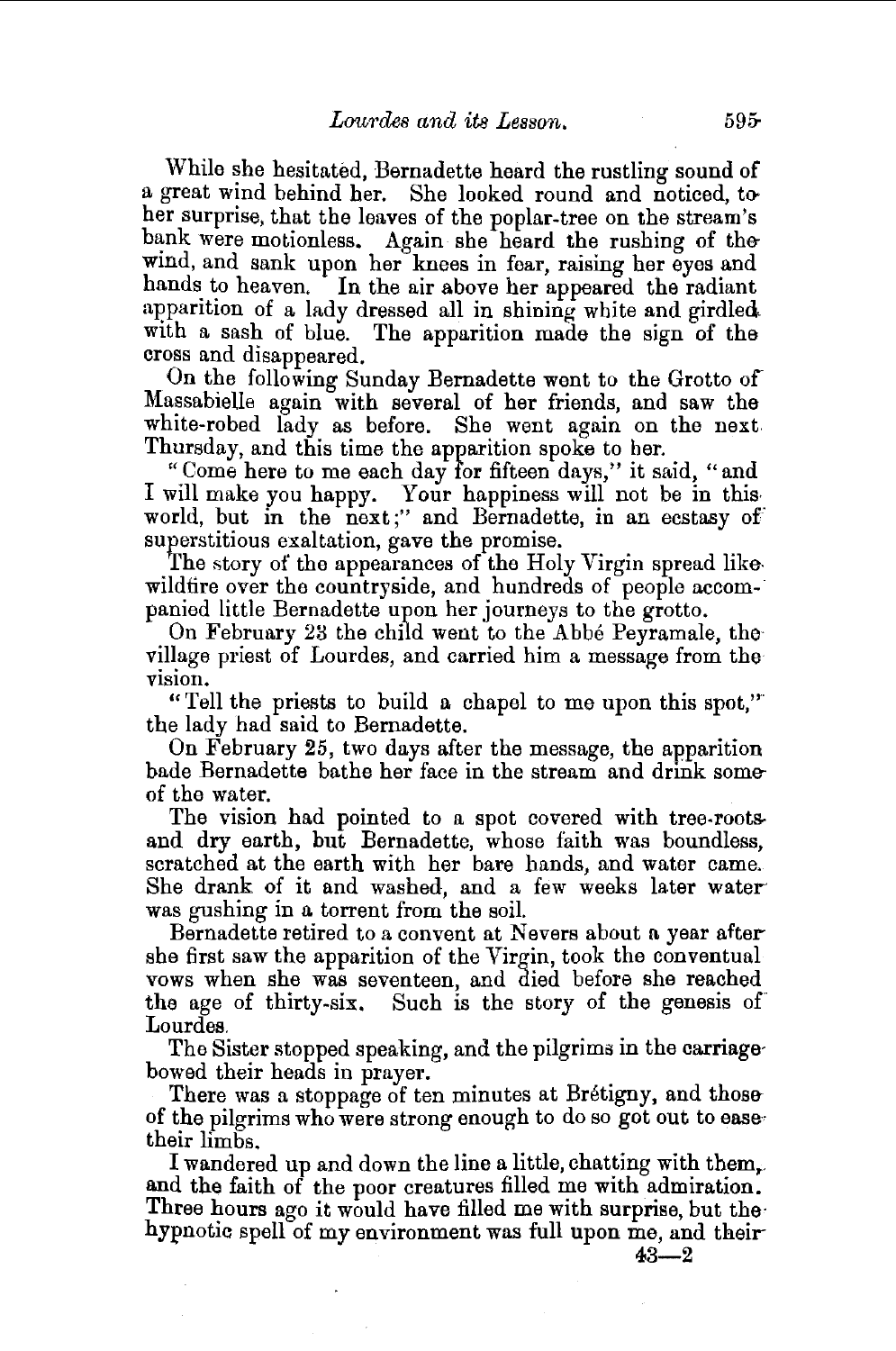ardent belief in a miraculous recovery no longer surprised me as it would have done that morning.

At Les Aubrais we stopped for half an hour for supper, and strange though it must sound, we were a merry party.

Ever since we had left Paris, at three o'clock, prayer in the train had been unceasing. It recommenced now as we left Les Aubrais, and an hour afterwards, after the *Angelus,* the Sisters ordered silence for the night. They dared not call it sleep.

I shall never forget that first night in the Great White Train. The low-roofed waggons, divided by breast-high barriers into three portions, were never silent for a moment. All night long low. toned prayers and moans of pain came from the narrow benches on which the pilgrims lay. A man gasped out a plea for water. A woman tried to comfort her little son. who was in an agony of suffering from some spinal trouble which never let him rest for a single moment, and next to me a little consumptive girl, who would not lie down because she could not breathe when she did so, coughed and sobbed by turns.

It was five on a glorious summer Sunday morning when we steamed into Poitiers station. We were to stay there until the Monday mid-day, and it was at Poitiers that I got my first real insight into the effect of the Lourdes pilgrimage upon the mentality of the pilgrims.

At Poitiers is the tomb of Saint Rhadegund, a Christian Queen of early Gaul, who is said to have converted her pagan husband Clovis to Christian tenets. Not one of the pilgrims but asked to be carried straightway to the crypt in which Saint Rhadegund lies buried. Ill as they were, they had no thought of rest or hospital, and the appeals of those whom the Sisters did not consider strong enough to go to the church immediately were very pitiful to hear.

I walked out of Poitiers station beside the stretcher of a pilgrim who was obviously dying. The Sisters with him were two sweet-faced Englishwomen from the Assumptionist Home at Bow, but the man himself was French. He had received the holy oils before he left, they told me, and ("unless a miracle occurs," they added) "we fear his case is quite a hopeless one." Their own French was faulty, and they asked me to try and persuade the dying man to remain in hospital at Poitiers, and not attempt the rest of the journey until he felt a little better. He looked up at me with white eyes staring from a leaden face (one of his legs had been amputated at the thigh, and the other was in a fearful state of putrefaction), and I could hear the faltering in my own voice as I attempted to dissuade him from mingling in the crowd which was on its way to Saint Rhadegund's tomb.

" Would you not like to rest a little, first, or even to stay a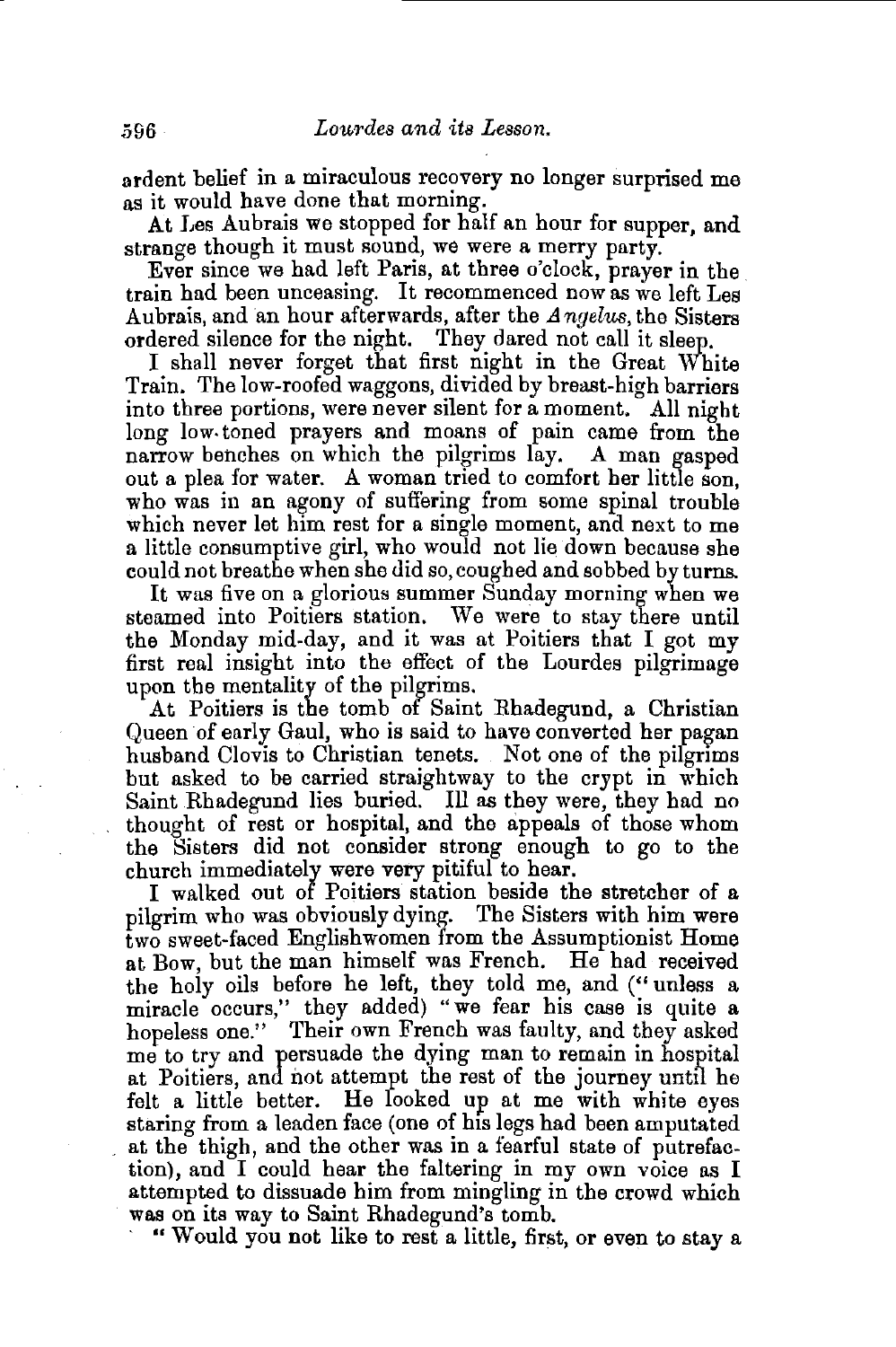day or two in Poitiers, and come on to Lourdes when you feel better ?"

"Oh, no, no, no!" he croaked, with a. sound of abject terror in his voice ; "I must go on: to Lourdes. I will die there or go home well."

Neither wish was granted, for the poor fellow died within the hour, as he was being carried to Saint Rhadegund's tomb.

And now, if I can do so, I should like to set before you a picture of the scene in Poitiers Church around the tomb of Saint Rhadegund.

Imagine a vault dimly lighted with wax candles, underneath the altar; and round the tomb which stands in the centre of this vault a narrow pathway for the devotees to pass. A dado round the marble tomb is absolutely black from the hands of the many thousand pilgrims who have touched it. Above us, in the church, High Mass is being said, and around it outside are numbers of small booths and clusters of hawkers with basket-loads of provisions, candles, medals, saints of plaster and of metal, pictures of the tomb and souvenirs of all kinds of the pilgrimage. It is a curiously characteristic sidelight on the Lourdes pilgrimages, this traffic in holy things, for the pilgrims believe in the sanctity of the rosaries, the pictures, and the images, and yet they bargain for them as  $ex$ citedly and with as much determination as thrifty housekeepers display when purchasing provisions at the Halles in Paris.

The broad marble steps leading down from the church to the saint's tomb are thickly thronged with people. The atmosphere is indescribable. It is like the atmosphere on Lord Mayor's Day would be in London if the crowd in St. Paul's Churchyard ·were packed into one of the smaller crypts within the church, and were composed of sick folk instead of sightseers. A hand was laid upon my shoulder. " Will monsieur help me down to the tomb with a crippled pilgrim?" whispered a voice in my ear. I followed the speaker into the church above, and between us we picked up a chair on which was placed a tiny little man of thirty-nine, whose head was sunk between his shoulder-blades, and who had not, poor little creature, one straight limb. His whitehaired mother followed us, and the crowd on the steps made room for us to pass.

The atmosphere was horrible, and as we reached the bottom step a wave of exaltation swept up.

> " Sainte Radegonde, guérissez-le ! Sainte Radegonde, guerissez-le I Sainte Radegonde, priez pour lui !''

eried a priest in a stentorian monotone, and the old mother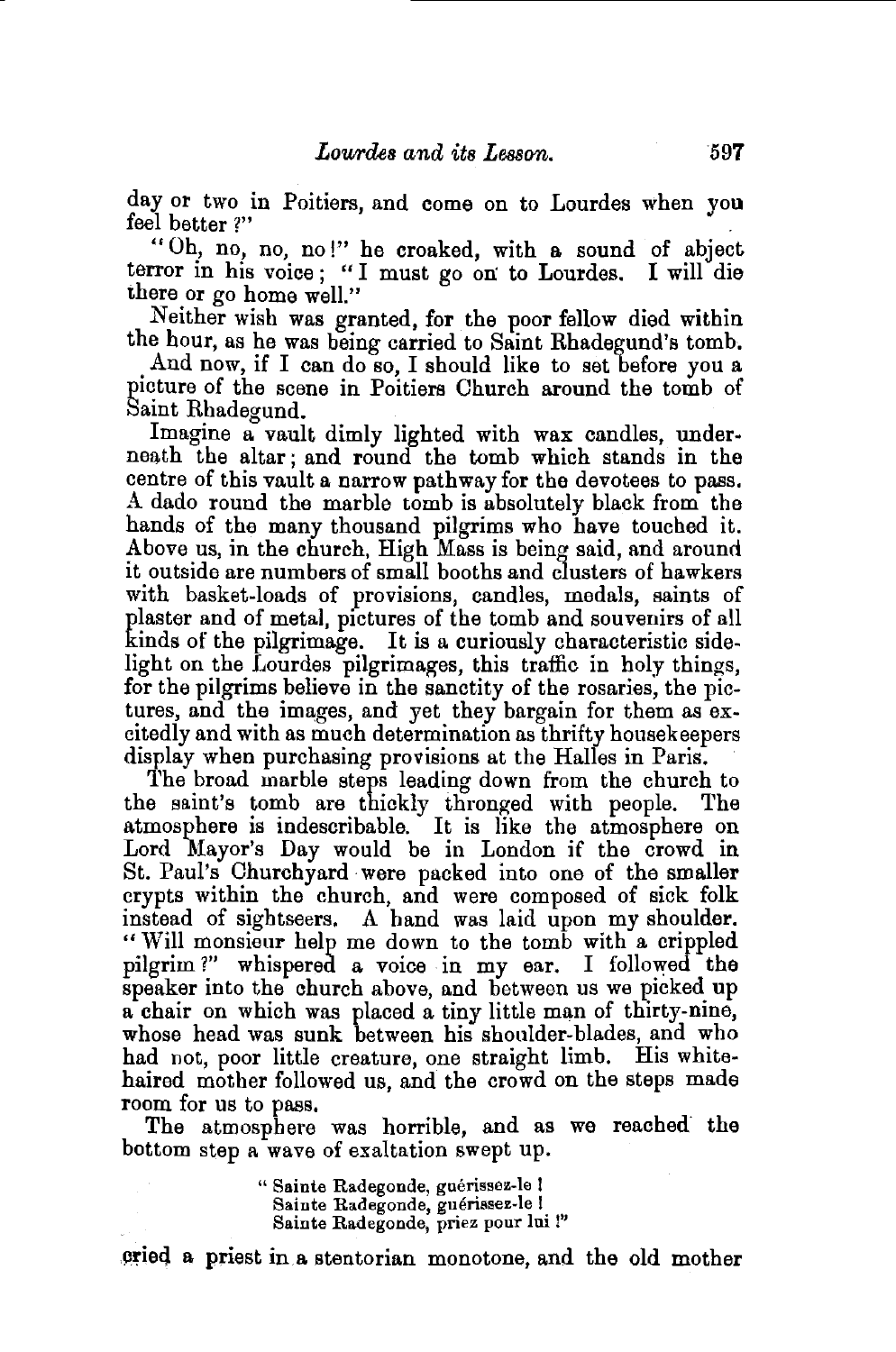behind us, in a voice broken with sobs, shrieked broken sentences to the saint, begging her, in the ordinary language of every day, and with a violence for which I have no adequate description, to cure her crippled son.

The little man whom we were carrying was dripping with perspiration. I felt him struggling feebly in my arms, and I eould feel that he was speaking, although his voice was lost in the tumult of supplication from the other pilgrims round the tomb.<br>"What do you want?" I asked.

" Let me touch the tomb," he whispered; and I held the twisted arm and hand which he could not move himself .against the dirty marble.

" Hold me up to her," he said, in his poor little scratchy voice, and for three long, long minutes we held him right up against the statue of the saint, and watched him kiss the marble feet, the hands, the eyes and lips, while all round us surged the sea of angry prayer:

> " Sainte Radegonde, guérissez-le ! Sainte Radegonde, guérissez-le ! Vous le pouvez, vous Ie pouvez! Sainte Radegonde, vous le pouvez ! Guerissez-le dono !"

There was a look of joy and hopefulness upon the man's wizened little face as we took him out of that stifling crypt into the upper portion of the church, and, as I made him more comfortable upon his chair, he kissed me.

I began to understand now what the faith cure might mean. This little cripple had been ten times to Lourdes in the last twenty years, and his hope for mercy and a miracle was as strong as ever. I saw him two days afterwards at Lourdes, sitting near the Grotto waiting for his turn to bathe, and we parted, when the pilgrimage was over, like old friends. He was not cured this time, but next year he will go to Lourdes again.

It was not quite five o'clock when, in the crimson of the dawning sunlight, we arrived at Lourdes on Tuesday morning. The excitement in the train had been so intense all night that few, if any, of us had had a moment's sleep, but as we arrived all thought of fatigue was quite forgotten, and the sick pilgrims clamoured to be taken straightway to the Grotto.

The scene was an extraordinary one. The Lourdes station is little more than a mere barn, with rank grass growing between the lines of the rails, and the whole place, which for ten months of the twelve has a population of some 1,500, but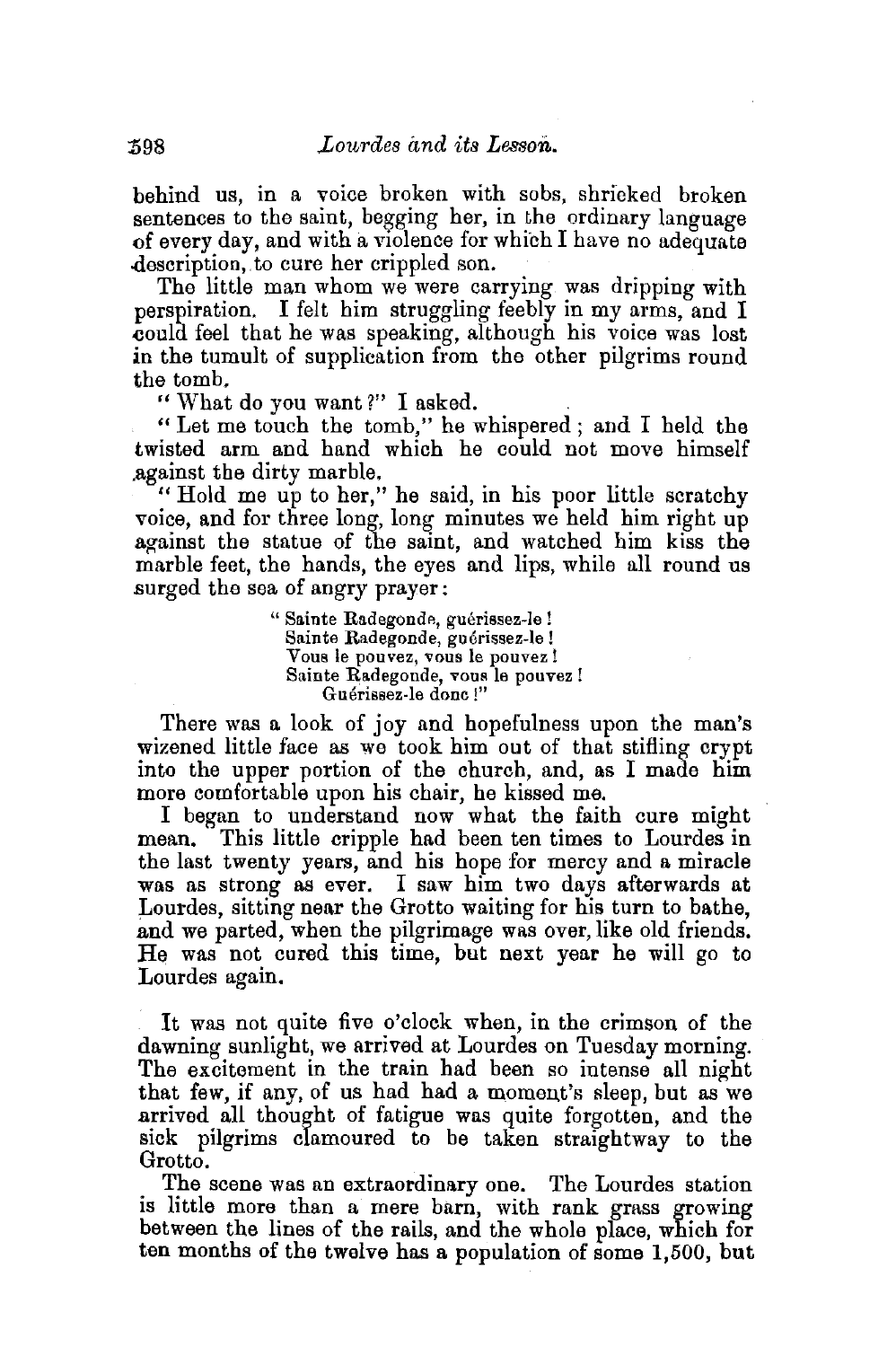which during the pilgrimages manages to accommodate, tant  $\{b~ie~ne~ma\}$ , at least 30,000 people, is the most extraordinary mixture of primitive discomfort, glorious scenery, and the luxury of modern civilization that I have ever seen. Every preparation had been made to lose no time in taking the pilgrims direct to the Grotto from the station. There were automobiles, hand-carts, carriages, bullock- waggons and pantechnicon vans in readiness, and in a wonderfully short space of time the pilgrims from the White Train were on their way through the narrow streets down to the Grotto of Massabielle, where Bernadette first saw the apparition of the Virgin over forty years before. Train-loads of pilgrims had been arriving all through the night, and the space around the Grotto and in front of the three churches superposed one upon the other, and veritable marvels of architectural art, was black with people. In a high pulpit near the Grotto stood a priest in white vestments gfeaming with blue and silver decorations. Around him, on their stretchers, in bathchairs, or on benches, when they were well enough to sit, were the pilgrims, and other pilgrims who could stand crowded in serried ranks behind them.

> "Notre Dame de Lourdes, guérissez nous ! Notre Dame de Lourdes, guérissez nos malades! Notre Dame de Lourdes, priez pour nous ! Notre Dame de Lourdes, guérissez nos enfants !"

shouted the priest; and "Vous le pouvez! Vous le pouvez! Vous le pouvez !" shouted the crowd in response, in voices of all kinds-cultivated, coarse, and gentle voices, voices appealing, voices expostulatory, and even here and there an angry voice-angry with the Deity who would not hear.

> "Notre Dame de Lourdes, intercédez pour nous! Guérissez-le, guérissez-le, guérissez-le ! Notre Dame de Lourdes, donnez lui Ia foi! Donnez lui la foi ! Guérissez-le!

In a long single line the pilgrims, either on foot or carried on their stretchers, stream past the rock from which the water trickles. Each pilgrim as he passes dips a goblet in the water and drinks. Above their. heads flame thousands of candles, which are placed there either in supplication or in thankfulness, and up above the candles are thousands of crutches fastened in a sort of trophy to the rock. They are the crutches of the pilgrims who have been miraculously cured.

Presently there is an " Ah !" of delighted anticipation from the whole huge crowd. The baths have been opened. Eager though the crowd was-fearfully, pitifully eager, reminding me in their eagerness of some of Dore's terrible life-struggle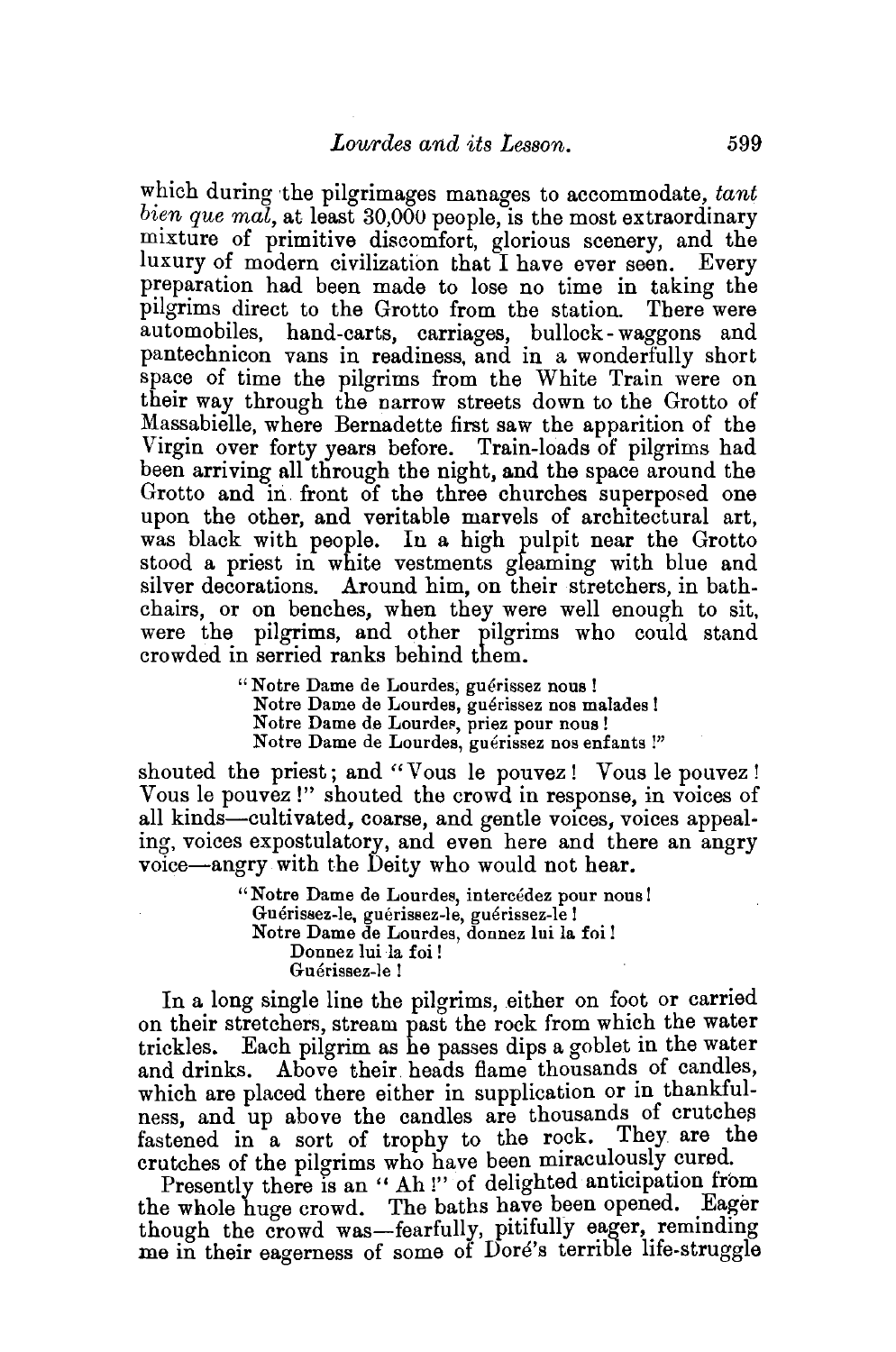pictures-there was nothing in the nature of a hustling. bustling crowd about them, and they were as unlike the ordinary French crowd as people could be. Nobody jostled, nobody trod upon his neighbour's toes (on purpose, that is), and everybody was polite, self-sacrificing, almost servile to his neighbour.

It seemed as though it must be mid-day at least, but, as a matter of fact, it was not six o'clock yet, and the beautiful southern air was still tinted with that opaline variety of colours which in the shadow of the Pyrenees shows that the sun has not completely risen.

I went to the bathing-house with some of the first pilgrims, and later in the day I returned there again. There are three baths for male pilgrims and six for the women. The water is brought into the baths by a leaden pipe from the Grotto, and is changed twice a day only. The bathing ceremony is simple. From the moment that the doors open until they close at dusk the procession of bathers never ceases. Two or three of them are brought in at a time, undressed, and plunged into the filthy, ice-cold water. Prayer never ceases for an instant during the bathing of the sick. Consumptives, scrofulous patients, patients with lupus, lepers, blind men or deaf, all are plunged into this dirty water in the self-same manner, and the only antiseptic used is prayer.

As soon as he has been plunged once, twice, or three times, as the case may be, the man is dressed (dressed dripping wet, of course, for not for the world's wealth would he have a drop of the precious water wiped away from him) and taken out again.

While I was in the bathing-house one old man, whose blind son had just been bathed, taking his turn in the water between a man with eczema and one with lupus, and who (I mean the father) had no real right in the bath establishment as there was nothing wrong with him, asked and obtained leave to drink some of the water. It was gray, loathsome, unspeakably disgusting both to the sight and smell, but the old man drank a large cupful of it on his knees devoutly.

The feeling of religious excitement is artificially maintained in Lourdes by every possible means. In the mornings, in the space around the Grotto, the priests unceasingly exhale their monotonous cry : " Notre Dame de Lourdes, guérissez nos malades !" and as one priest's voice drops another takes 1t up.

You must realize that for three whole days and three whole nights the cry of appeal and supplication to the statue of the Virgin is not allowed to be silent for one single instant; it never, never ceases, and early in the morning, or in the after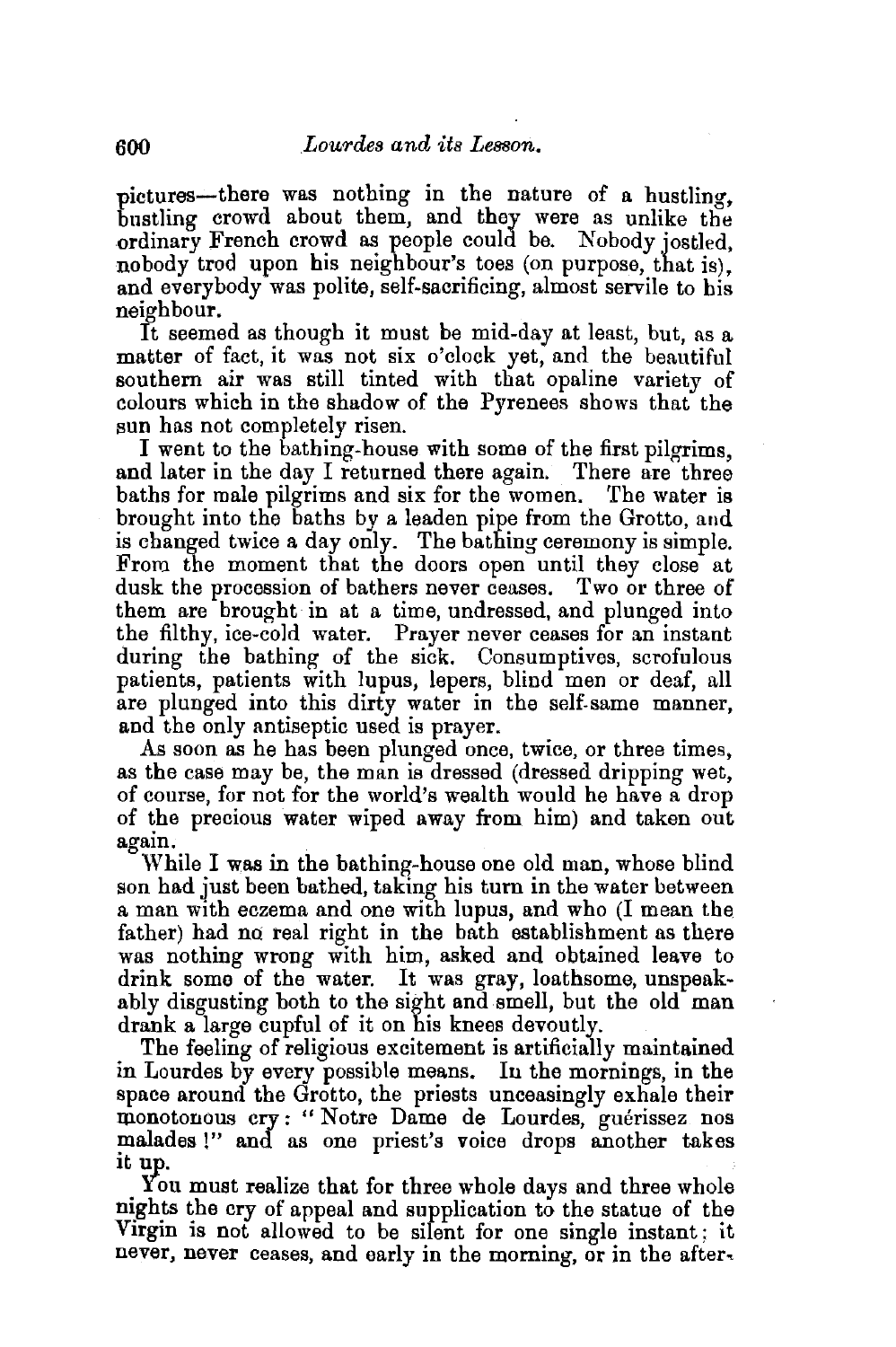noon at four-during the busiest portions of the Grotto day, that is—you can hear the cry for help fully a mile away.

At four o'clock each afternoon the Host, preceded and followed by priests and Church officials in the most gorgeous of Church vestments, is carried round the oval in front of the three churches. The crowd masses itself around the eggshaped space, the very sick lying upon their stretchers or their beds and forming an inner ring; The crowd forms up each day fully three hours before it need do so, and the sick people lie there in the broiling sun, sheltered from its rays us far as is possible by those who stand around them, for every. one is everybody's friend at Lourdes.

On the steps of the second of the churches are a group of priests. " Brothers and sisters, let us pray for help !" cries one of them in a voice of thunder, and men, women, and children in that enormous crowd drop on to their knees or lie flat on their faces in the dust, their arms stretched out to imitate the position of Christ upon the Cross. "Hosannah! Hosannah! Hosannah!" roars the black-bearded priest upon

the steps.<br>"Notre Dame de Lourdes, guérissez-nous!" responds the crowd; and the priest continues his cry of "Hosannah !" with increasing fervour for an hour, when his voice gives out and another priest relieves him.

Promptly at four o'clock the procession of the Host enters the oval, and the golden vessel is carried round the inner line of sick and up the steps of the cathedral.

I have never iu my life seen a sight so pathetic as that of those sick people's eagerness to touch the Host, the robes of the priest who carries it, or even the vestments of some subaltern in the procession. It is at this moment, while the Host is being earned round, that the greater number of the cures of which so much is beard occur in Lourdes. I saw one of these myself.

A man lying upon a stretcher within two yards of me suddenly uttered an inarticulate cry, and with hands which looked like claws pushed himself into a sitting posture.

"Help me up!" he gasped, and two great tears rolled down into his beard. "I can walk; I am cured!"

There was a rush at him, and, like a living picture of Lazarus risen from the dead, he stood there on the gravel, hatless and trouserless, with nothing on him but a white linen nightshirt and a dressing-gown of pink flannel, with the words "Hôpital d'Angoulême" marked upon it. Someone tore the pink dressing-gown from him, and threw it on the ground for him to walk upon. He took five tottering steps along it and fell exhausted into the outstretched arms around him.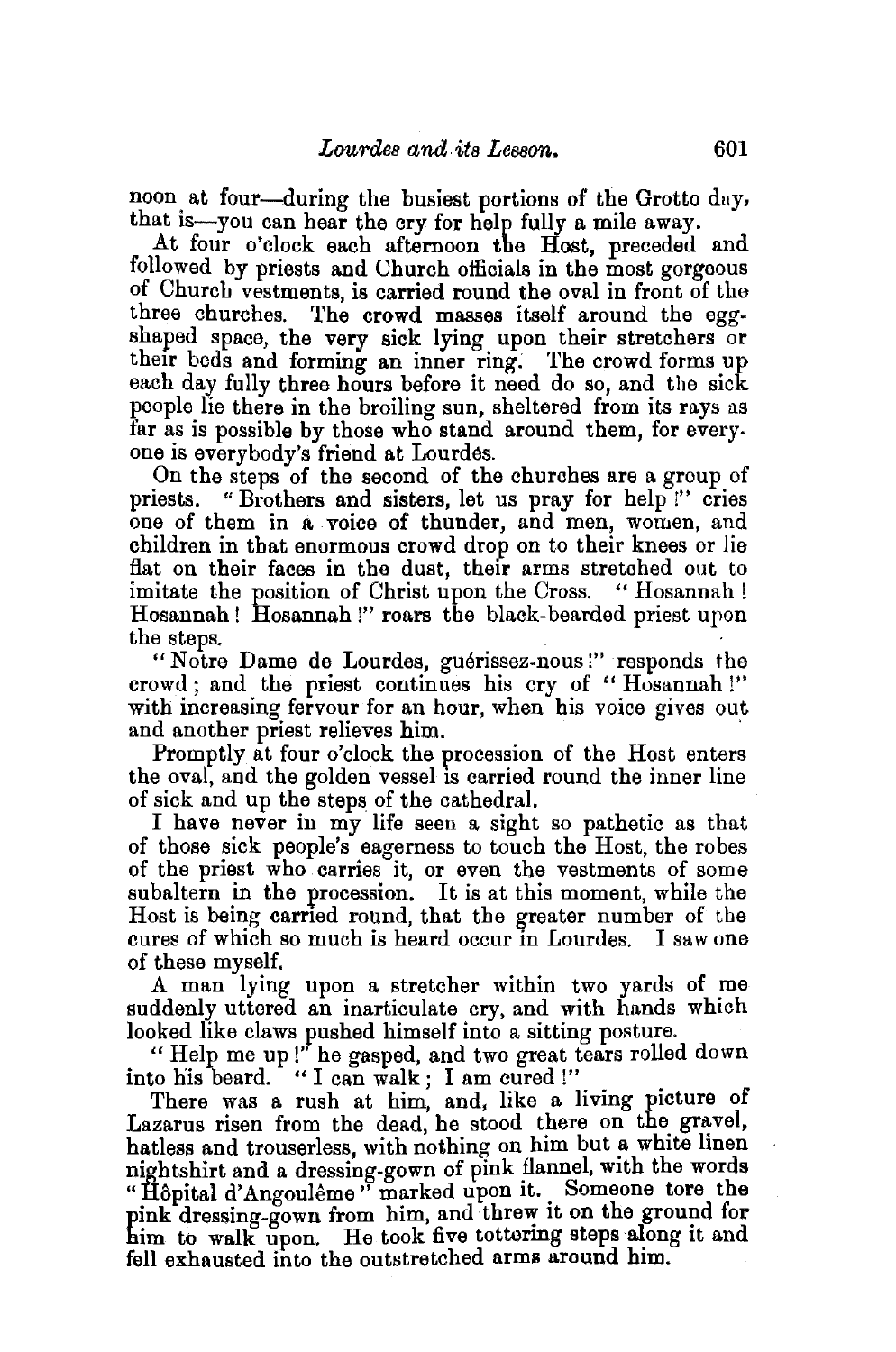Next day that man could walk and talk quite clearly, and on the day the White Train left he seemed, though weak, as well as I was. His name was Gabriel Gargan. He was a letter-sorter in the French postal service, and had been hurt so badly in an accident near Angoulême that he had remained in the hospital there for twenty months paralyzed from the waist downwards, taking food only by injection, speechless. and almost motionless, and had been brought to Lourdes quite as a last resource, for the doctors had said that his case

As a proof of the genuineness of this man's illness, I was shown documents proving that the railway company which had been responsible for his accident had paid him a sum of £2,400, and were paying a further annuity of £240 after a lawsuit which Gargan had won against the company.

Imagine, if you can, a sudden cure of this kind in a hospital. It would form the one topic of conversation for months. Perhaps the greatest miracle of all about the cure of Gabriel Gargan was that nobody seemed to think particularly much of it.

"E'en oui, c'est un miracle, et un beau miracle," said one old Norman peasant to me; "mais on est là pour ça. Il yen a tous les jours, des miracles a Lourdes."

At night, as soon as dusk has fallen, the torchlight procession starts. As if by magic the whole front of the three churches is lit with electricity, and from somewhere in the older part of the town, near the station, the chant *Ave, Ave, A·ve Maria!* is raised by a few voices. It is the pilgrims' evening gathering signal. Carrying lighted candles, each candle armed with a blue-paper sheath on which is printed a picture of the Apparition and the letters N.D.L., the pilgrims throng out of the houses and hotels and march down to the Grotto. Their numbers increase and multiply as they go, and in less than half an hour every man and woman in Lourdes who can walk, and several hundreds who can only hobble, are carrying their candles in this evening procession.

Nobody knows who leads the torchlit march. It seems to have no head and no tail, but, like a gigantic luminous scaled serpent, it winds in and out, round Lourdes, across it, up the mountain-side and down again, singing, as it goes, the

cadenced chant, Ave~ *Ave, Ave Maria!* . There are no other words and barely any tune, but the effect is wonderful, and as the procession finishes, making a long rosary with a pendant cross which seems to be suspended from the mountains into the egg-shaped space before the churches, huge Calvaries electrically lighted blaze out from dark places in the mountain-side, and three clocks strike midnight simultaneously.